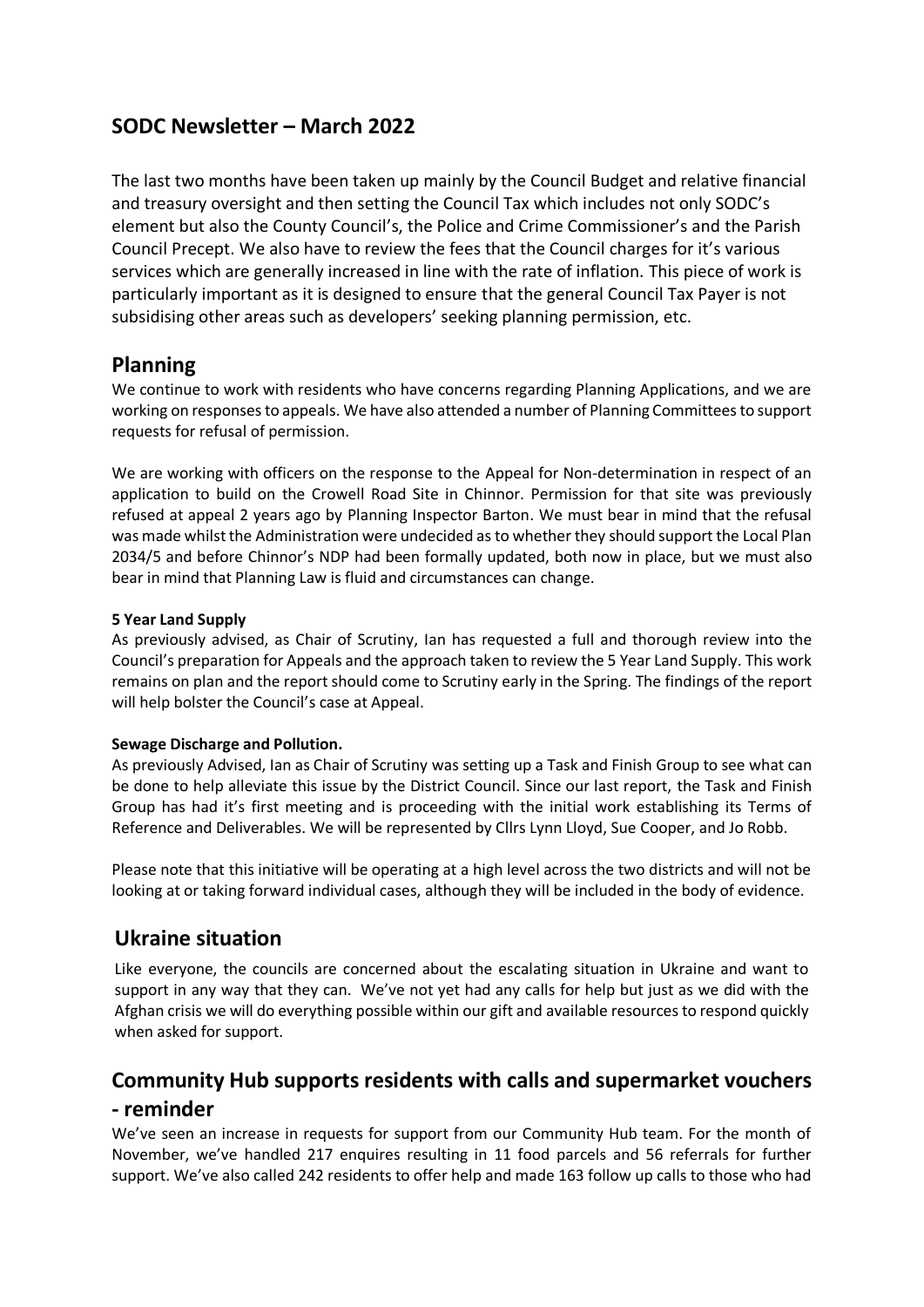received a test and trace payment as a result of needing to self-isolate. A total of £17,500 in supermarket vouchers has also been given to support residents self-isolating.

# **What to do if you're made aware of someone who is homeless - Reminder**

Over the Christmas and New Year period due to the very cold weather SWEP (Severe Weather Emergency Protocol) opened. This meant that emergency accommodation was made available for everyone who was homeless and/or rough sleeping. This is a situation that we expect to occur again over the next few months.

On that note, if you see or are made aware of someone sleeping rough, please follow this guide about what to do:

**[South](https://ebtk.co.uk/click/U0JrbEZhcExKdkJ6WjJ1WFVTQWtoc0N6M1lrejhRT1doWXRHSGJBTzZOMzkyNTk5QXZhNlViVVNJd2Y4elpxeHg1dVNiZUpqa2N6UW5IdDJGRXZoQTFGdWNzOXBpK0dMenA4bG83dDlLTE1rT1dRT3NMNzU5R09zbHNnYnM5WEhtcDlO/UlJ3ckZnPT0)**

## **Landscape review by DEFRA**

DEFRA would like to know what we think about the government's response to the landscapes review. In particular DEFRA want thoughts on the potential legislative changes that are being planned. You can view the consultatio[n here.](https://ebtk.co.uk/click/U0JrbEZhcExJdkJ6WjJ1WFVTQWt6OVd6aFowcnNRT01uSXNBRnEwSDlKSzAwNFlsV2VqK0Rid1NJeHFqeDgrN3lZZVNiZWxyazh5TzFXRnhFbGo4QlVJNlBzZHprK2VRek4wb29yb2pNN2d3Wm1vU3B2YXQ3M21zaXM4VCs5WERoNGdSblNXMmJZWnF3UG5MN2VqbzFBPT0/UlJ3ckZnPT0) Our Planning Policy Team will be responding on behalf of the councils - if you have any comments you would like them to consider for the response, please let them know by emailin[g planning.policy@southandvale.gov.uk](mailto:planning.policy@southandvale.gov.uk) by Friday 18 March.

## **Passed with flying colours**

Our colleagues in the councils' Legal team have once again achieved an excellent outcome in their assessment against the Lexcel standard - the Law Society's quality accreditation for legal practices. To quote their Head of Service, Patrick Arran, the team has "passed with flying colours".

The assessment involved a two-day grilling of senior management and team members, and considered factors like client care, financial management, information management, people management and file and case management. The next full assessment is due 2025, although the service still has an annual inspection each year.

Well done everyone.

### **Office accommodation update**

You may already be aware that we've taken advantage of an opportunity to vacate our offices at Milton Park a little earlier than we had once planned. We've enacted a break clause in our lease, which will save the council significant sums in rent and running costs.

The lease will end this autumn and a project is already underway to identify suitable, cost-effective interim accommodation that will meet our current needs now we've adapted to flexible and remote working and will bridge the gap between leaving Milton Park and moving into permanent offices.

In the meantime, council meetings will still take place at Milton Park, and we will provide more details on the plans in future updates.

Reception is now open to the public for parts of the day to reflect demand and peak periods. It will open between 9.30am and 12.30pm, and 1.30pm until 4pm